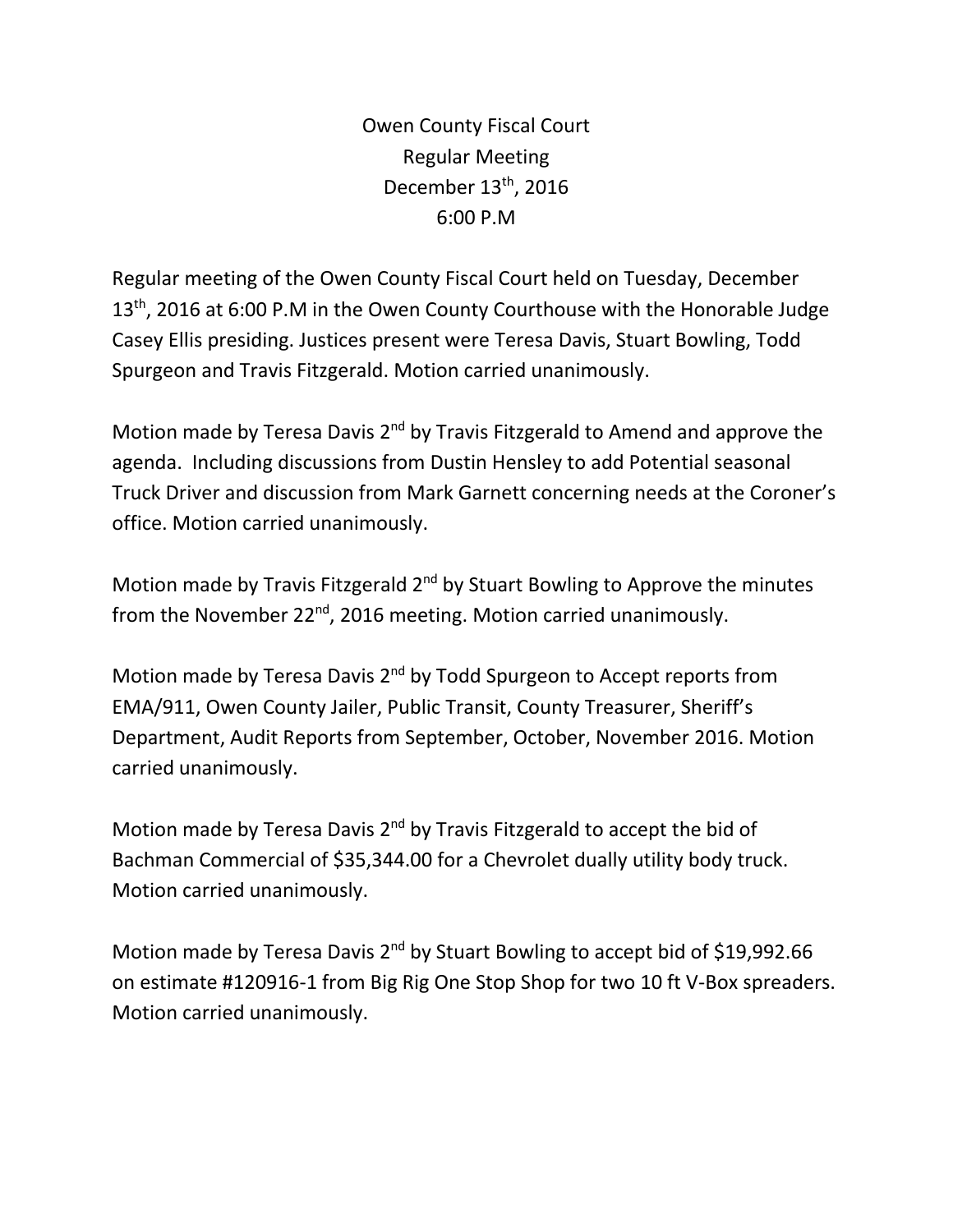Motion made by Teresa Davis 2<sup>nd</sup> by Stuart Bowling to Accept the bid of \$19,264.33 on estimate #120916-2 from Big Rick One Stop Shop for a 10ft V-Box spreader and snow plow package complete. Motion carried unanimously.

Motion made by Teresa Davis 2<sup>nd</sup> by Travis Fitzgerald to Approve Part-time snow and ice driver with a CDL at \$15.00 per hour and a non CDL part time snow driver at \$10.00 per hour. Motion carried unanimously.

There was discussion from Mark Garnett about needing a body cooler. He had handouts for a 3 person cooler. He would also like to use Blue Emergency lights on the Coroner's van and his personal vehicle. It was decided that the Fiscal Court would have 2 weeks to look at the budget and come up with funds for a cooler. It was also discussed that the Fiscal Court would need to prepare documents for a resolution on a guide line concerning the use of the emergency lights on the Coroner's van and personal vehicle. They will continue to address these issues at the next meeting.

Motion made by Teresa Davis  $2<sup>nd</sup>$  by Todd Spurgeon to Approve the Resolution #12132016-01, the Resolution to Authorize the Establishment of the Owen county Government Safety Committee. Motion carried unanimously.

Motion made by Teresa Davis 2<sup>nd</sup> by Stuart Bowling to Accept Glenn Rucker's field training officer resignation effective December  $8<sup>th</sup>$ , 2016 and to adjust his salary from \$9.41 per hour to \$9.16 per hour due to FTO status change. Motion carried unanimously.

Motion made by Travis Fitzgerald  $2^{nd}$  by Teresa Davis to pay Kyle With, who resigned November 30<sup>th</sup>, 2016 for his balance of 10 vacation hours and 4 sick hours. Motion carried unanimously.

Motion made by Teresa Davis  $2^{nd}$  by Todd Spurgeon to accept  $1^{st}$  reading of the annual budget amendment. A first reading does not require action to be taken.